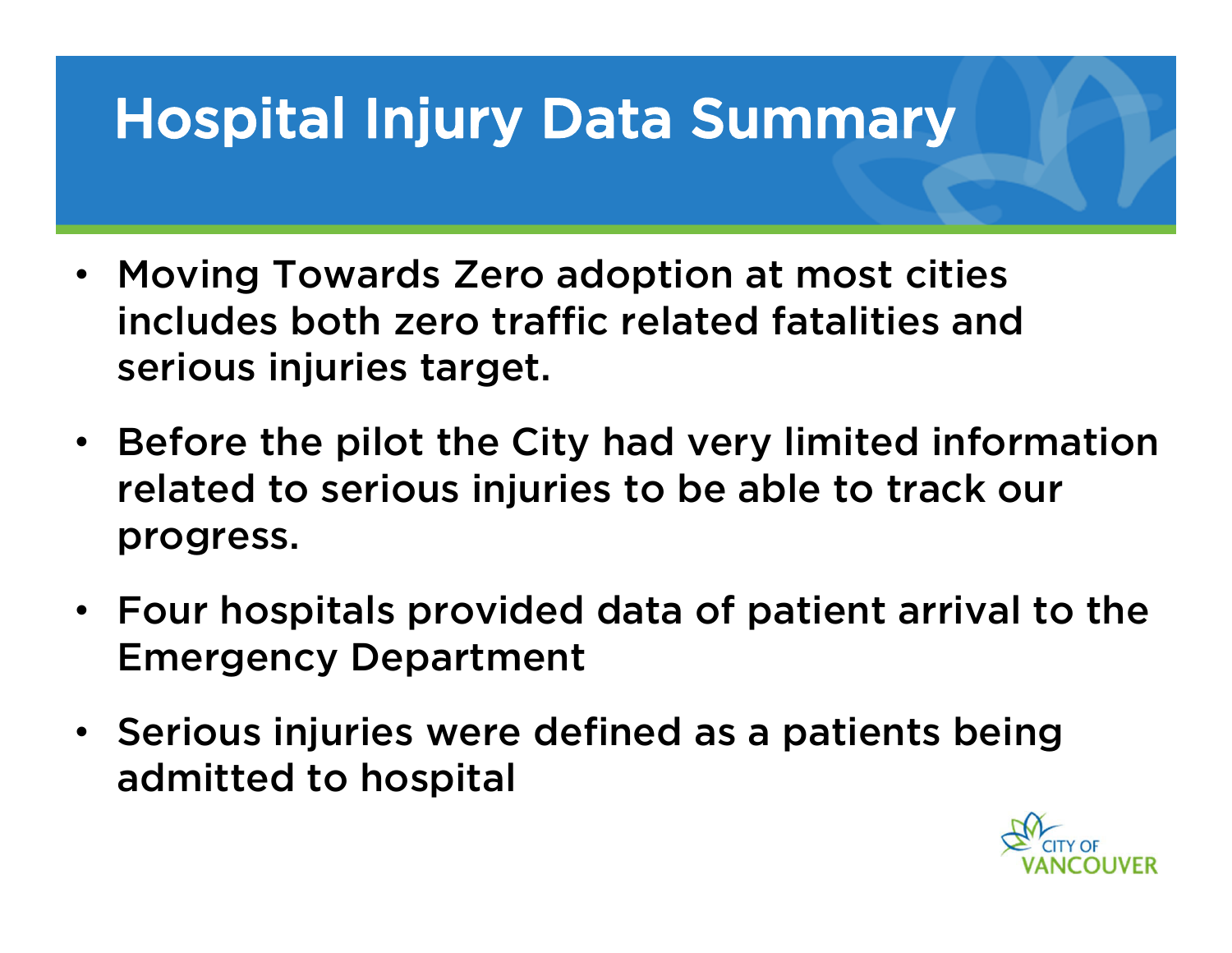

#### OBJECTIVES:

- Quantify serious injuries
- Understand injury demographics
- Insight on nonmotor vehicle collisions

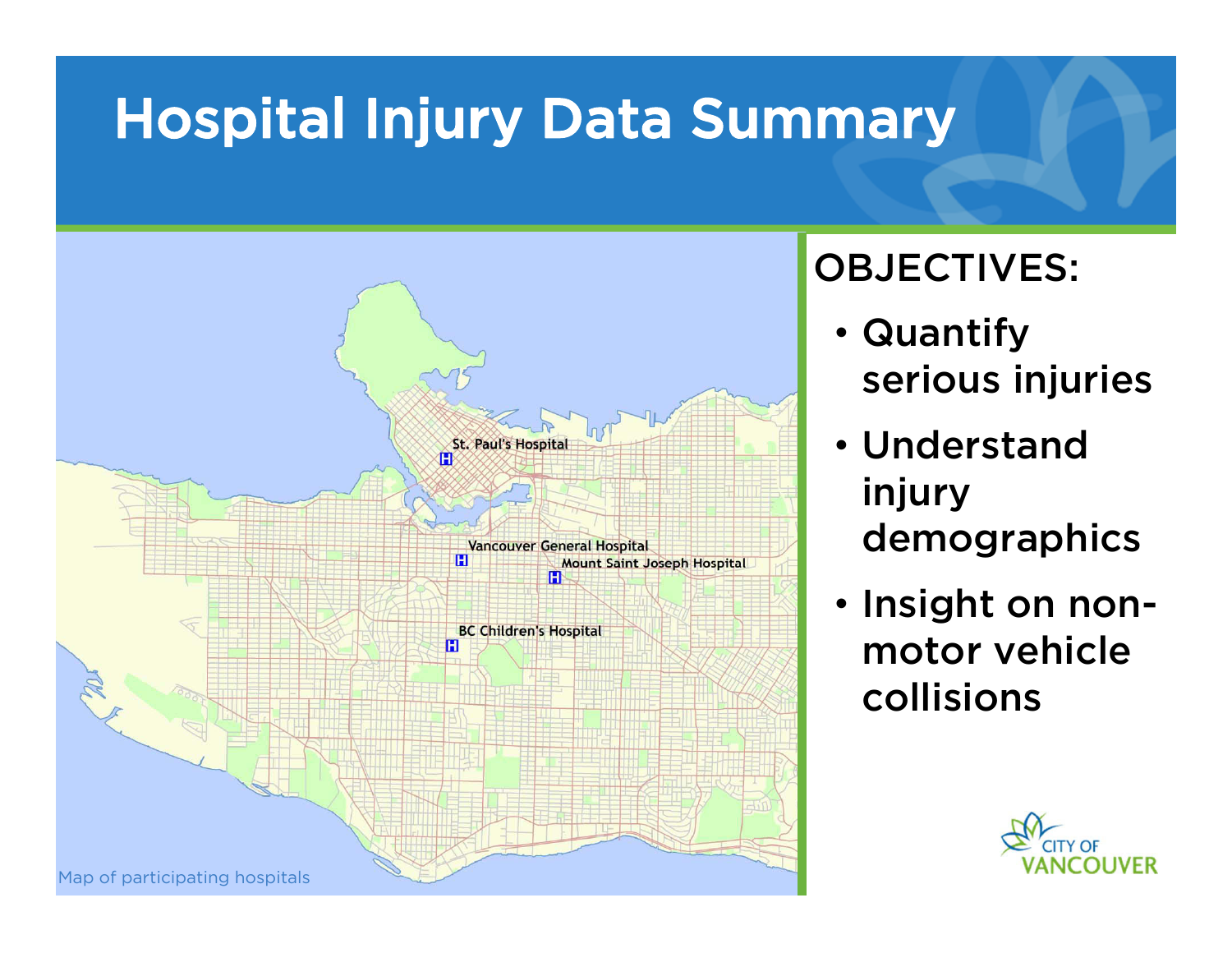## **Hospital Injury Data Pilot**



VGH treats the majority of patients and the most severe injuries, as it is the only level 1 adult trauma center in Vancouver



Source: VGH, SPH, MSJ Traffic Injury Data (2011- 2016) BCCH Traffic Injury Data (2011- 2013)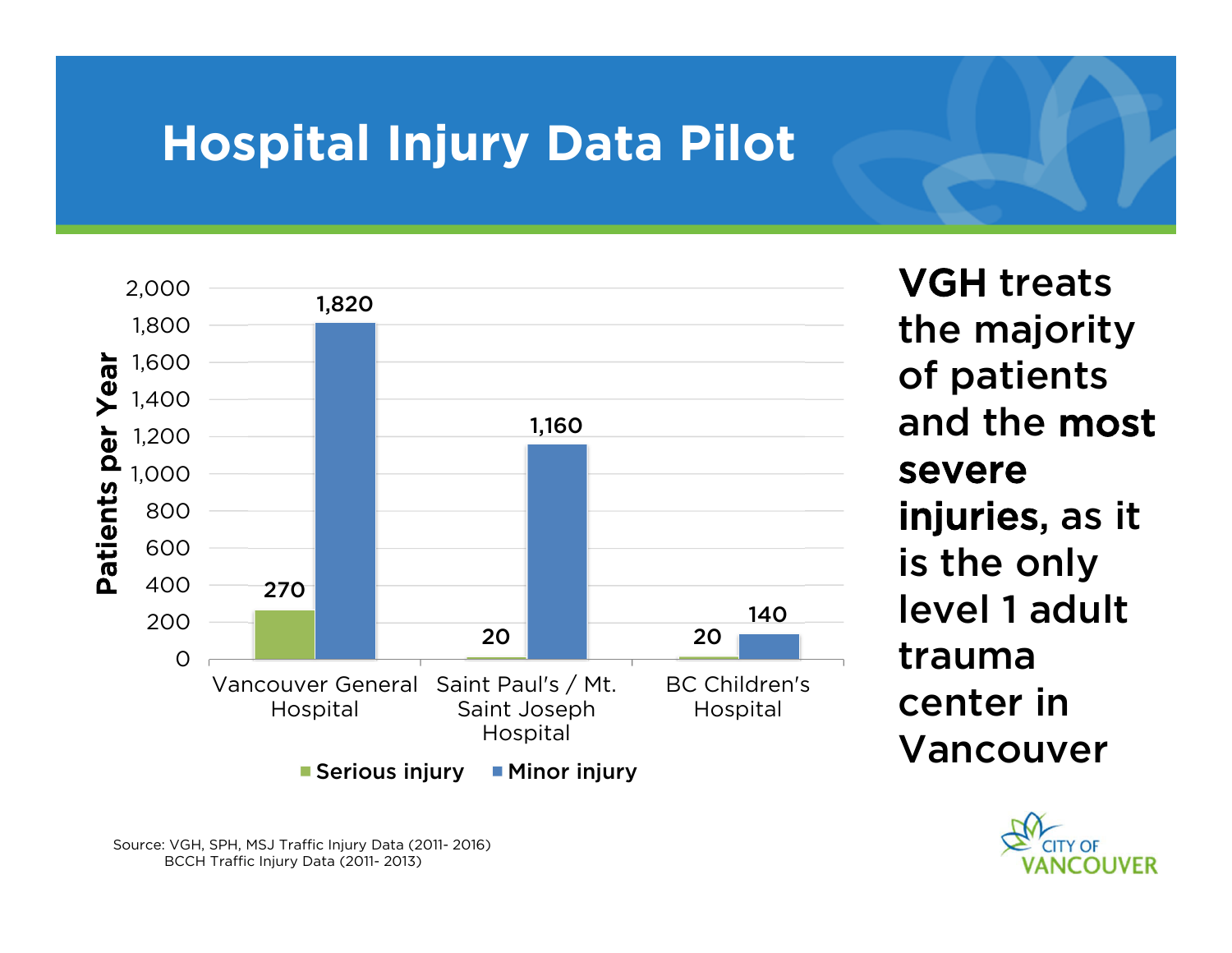

Serious Injuries by Type



Source: VGH Injury Data (2011- 2016)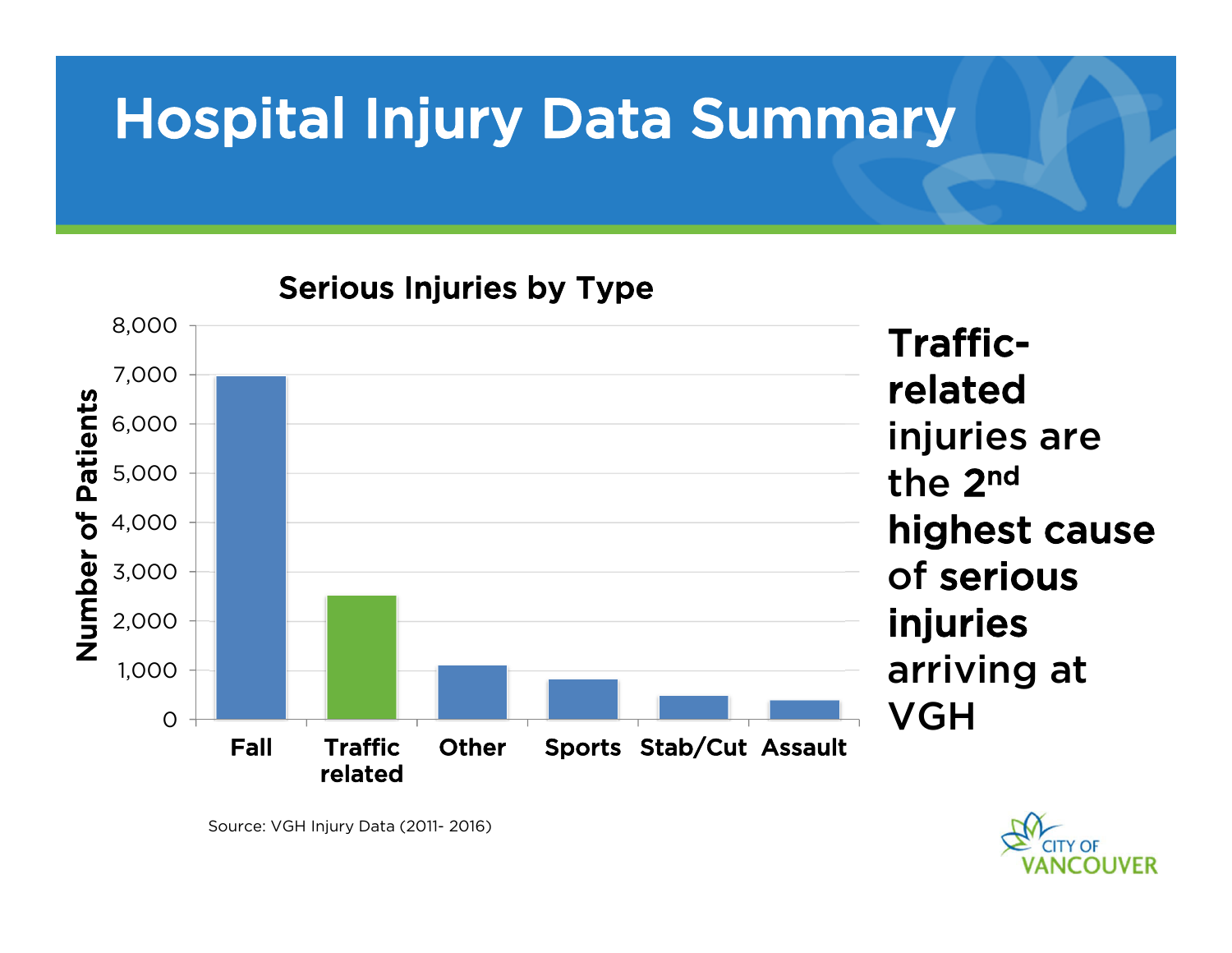• Vulnerable road users are the most susceptible to fatalities and serious injuries.

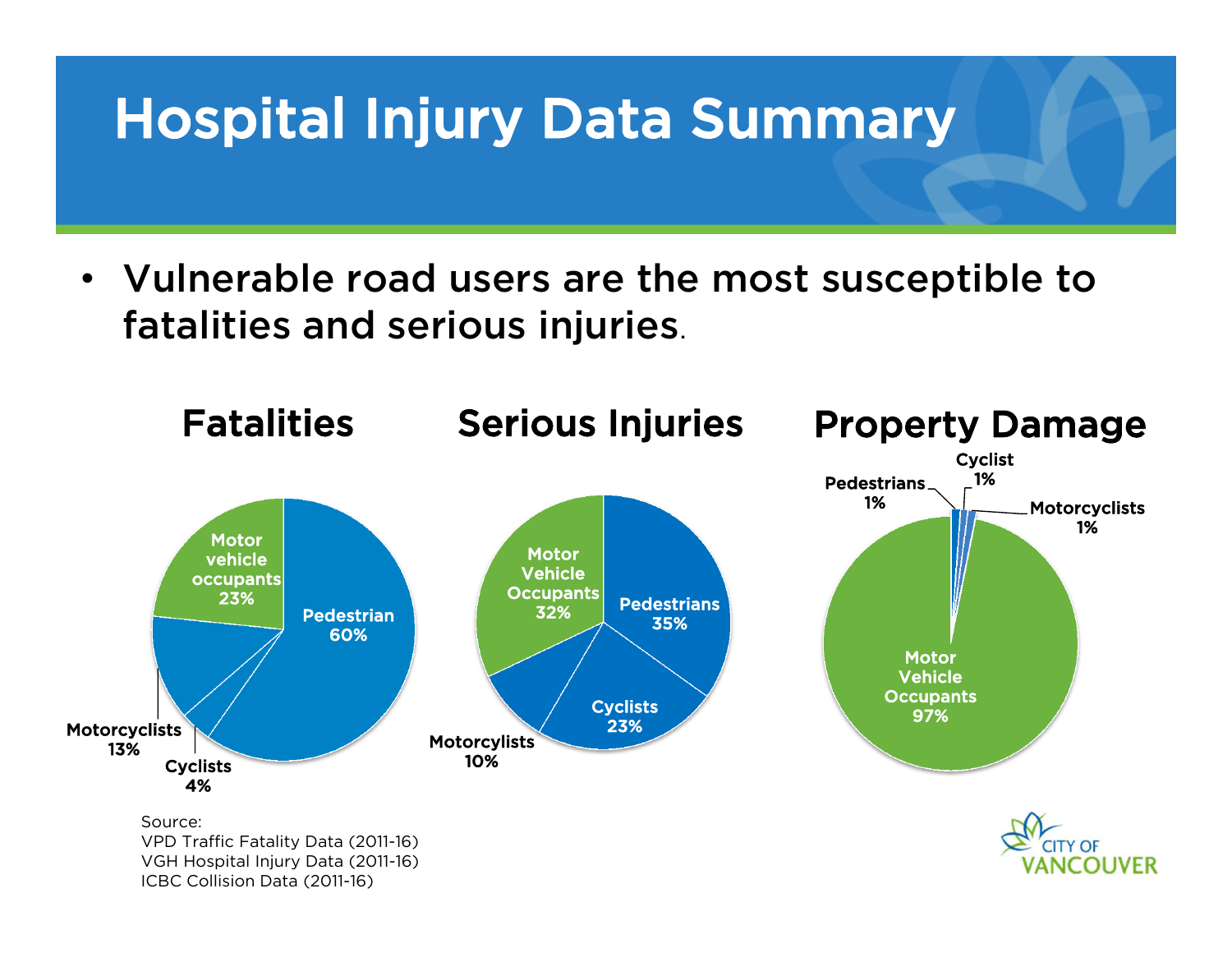#### On average each year in Vancouver:



Source of Data:





\*Injuries and property damage are based on number of collisions, Fatalities are total number of people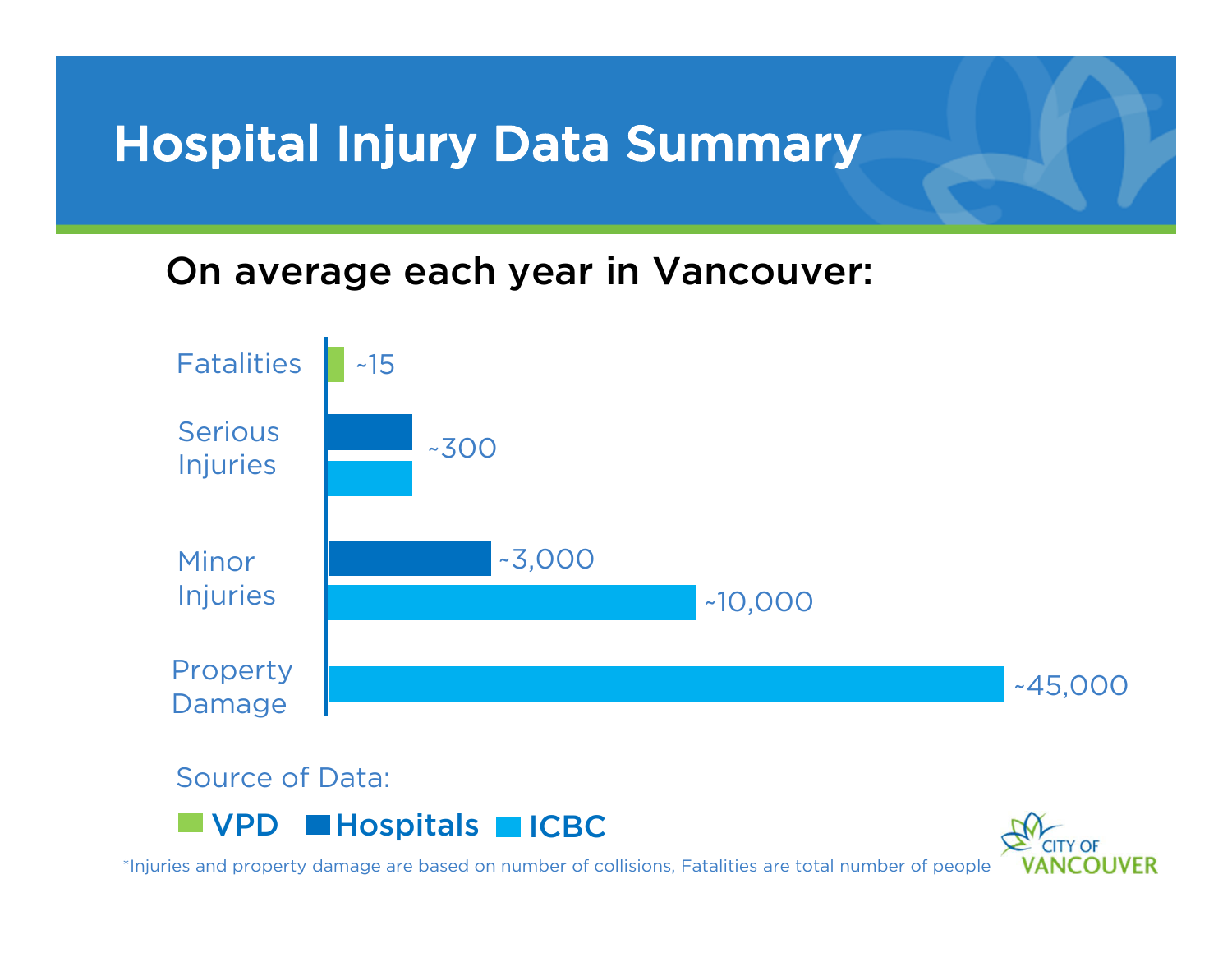## **Hospital Injury Data Pilot**

#### VGH Serious Injury Patients by Mode and Year



Source: VGH Traffic Injury Data (2011-2016)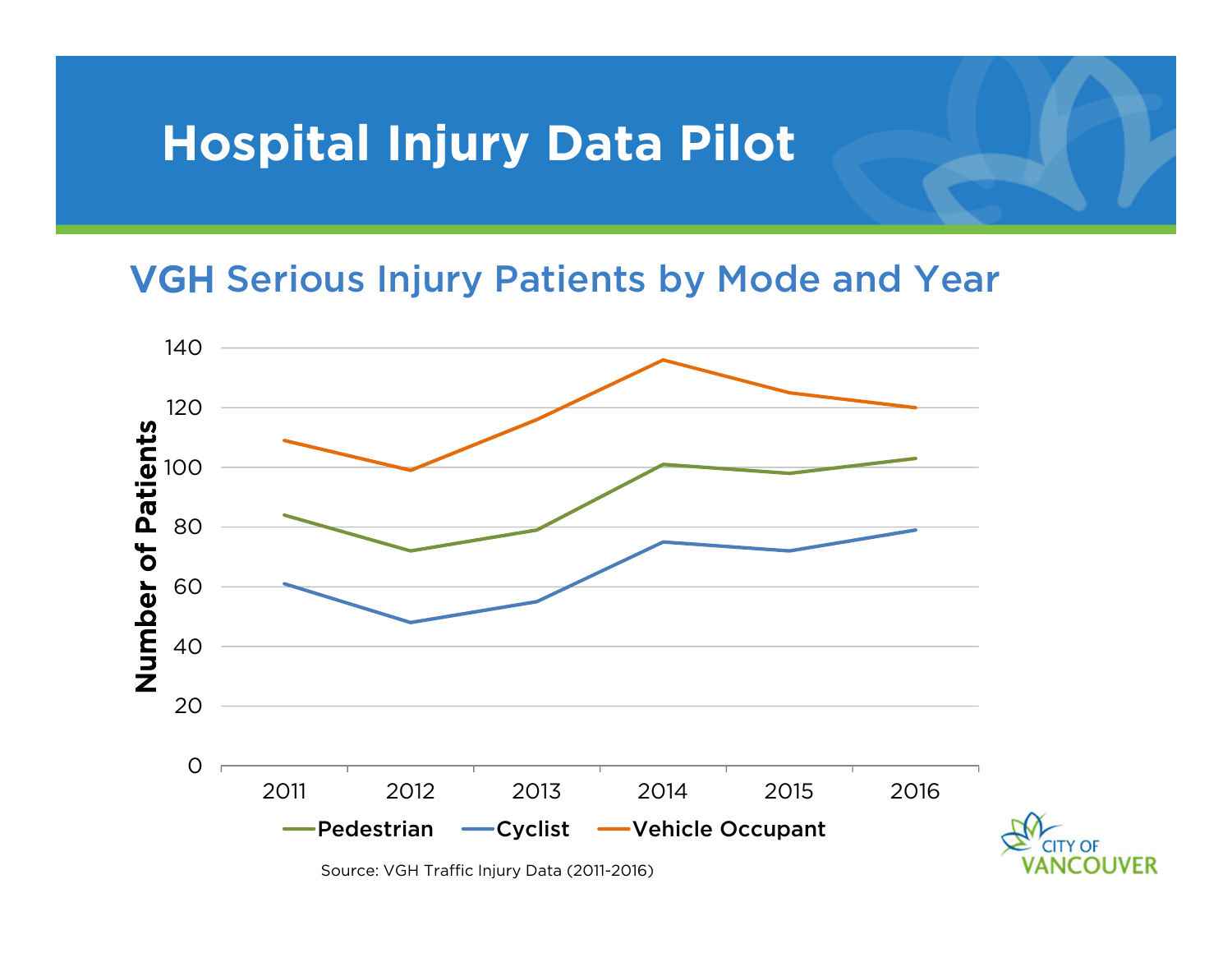## **Hospital Injury Data Pilot**

#### VGH Serious Injury Patients per 10,000 Daily Trips

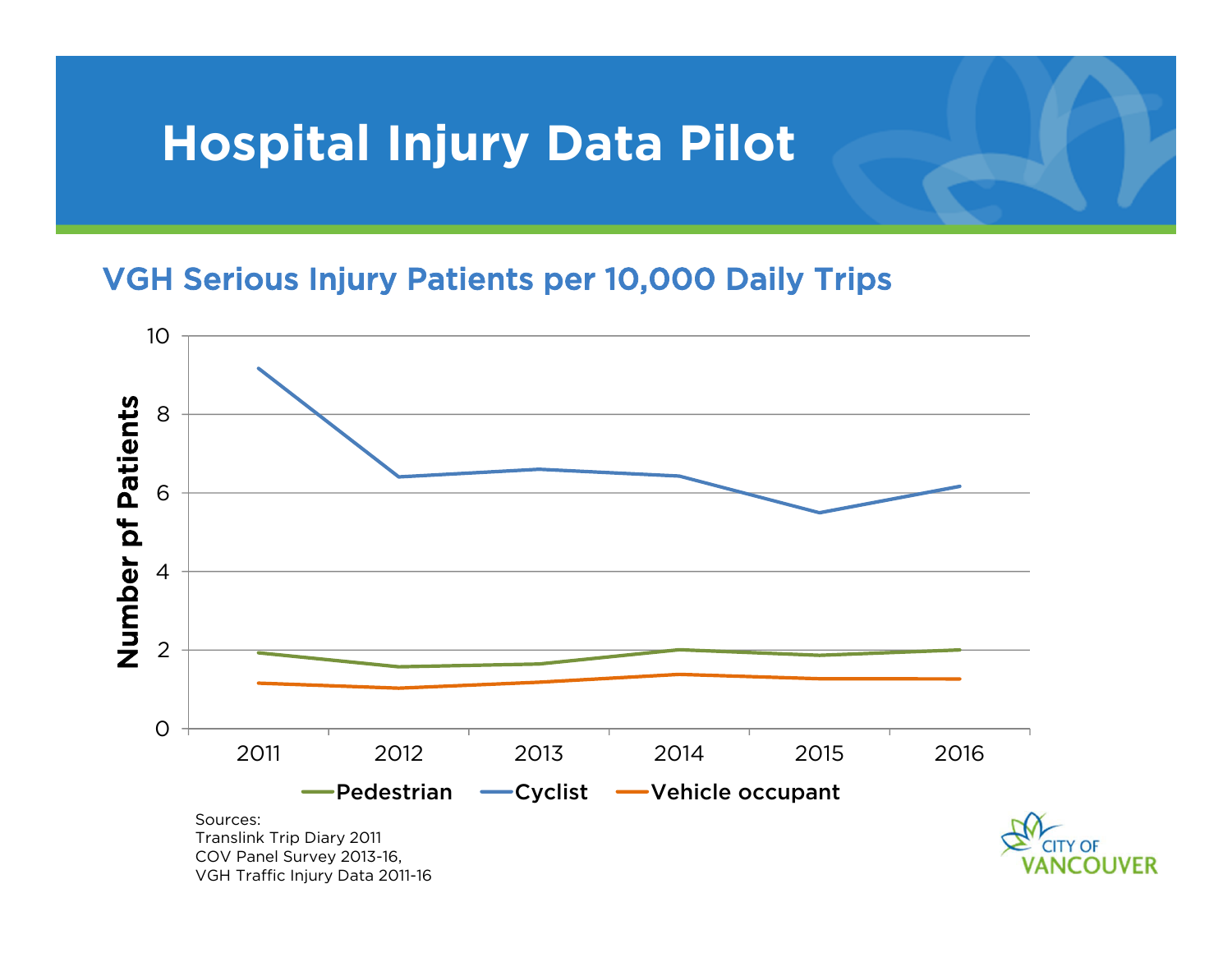# 1. Enhance Collision & Injury Data: Hospital Injury Data Summary

#### Seniors: Higher risk of fatality & serious injuries



Source: VPD Traffic Fatality Data (2011-16), VGH Traffic Injury Data (2011-2016) & Census 2011 Population Data

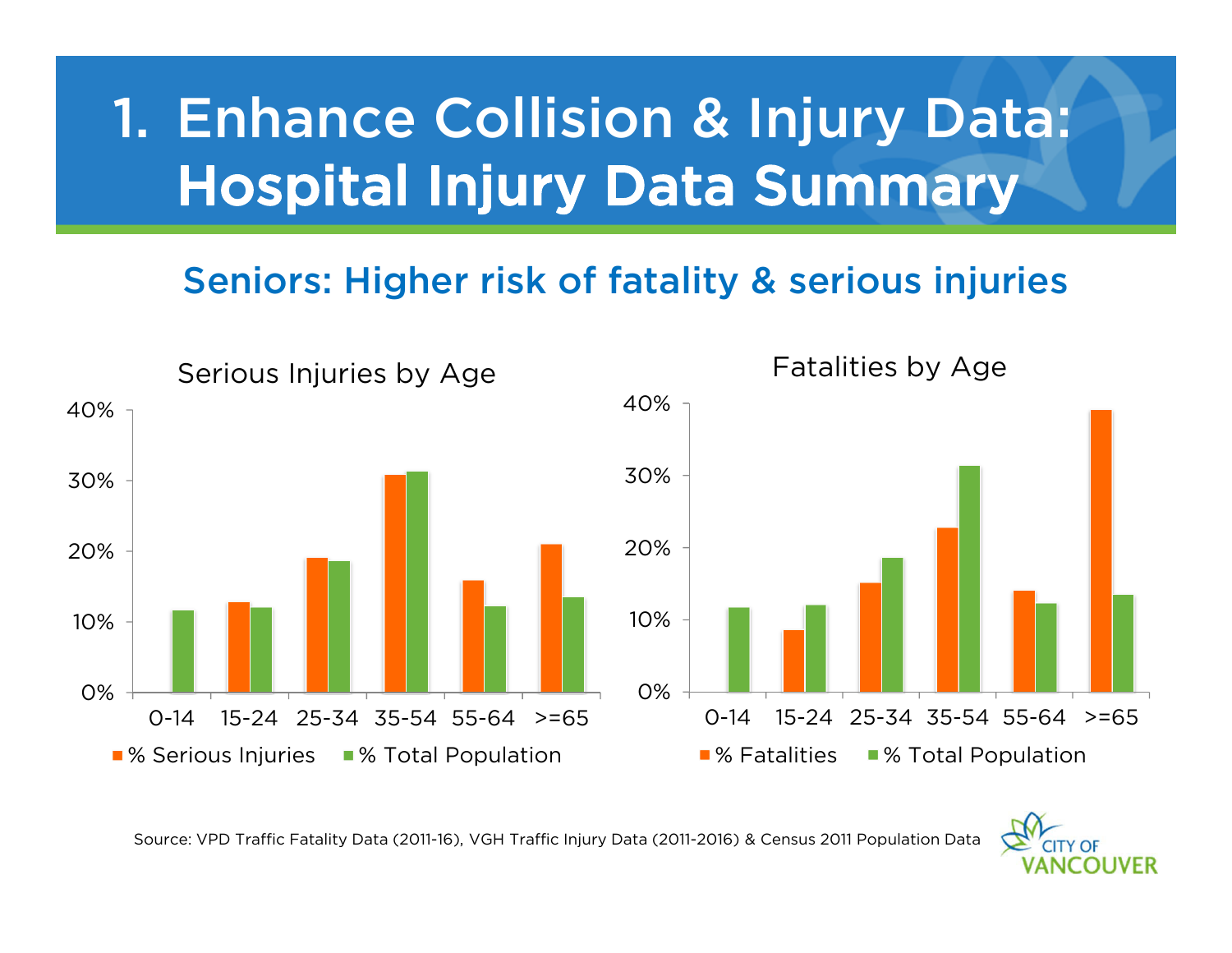• 38% of cycling related serious injuries do not involve a motor vehicle